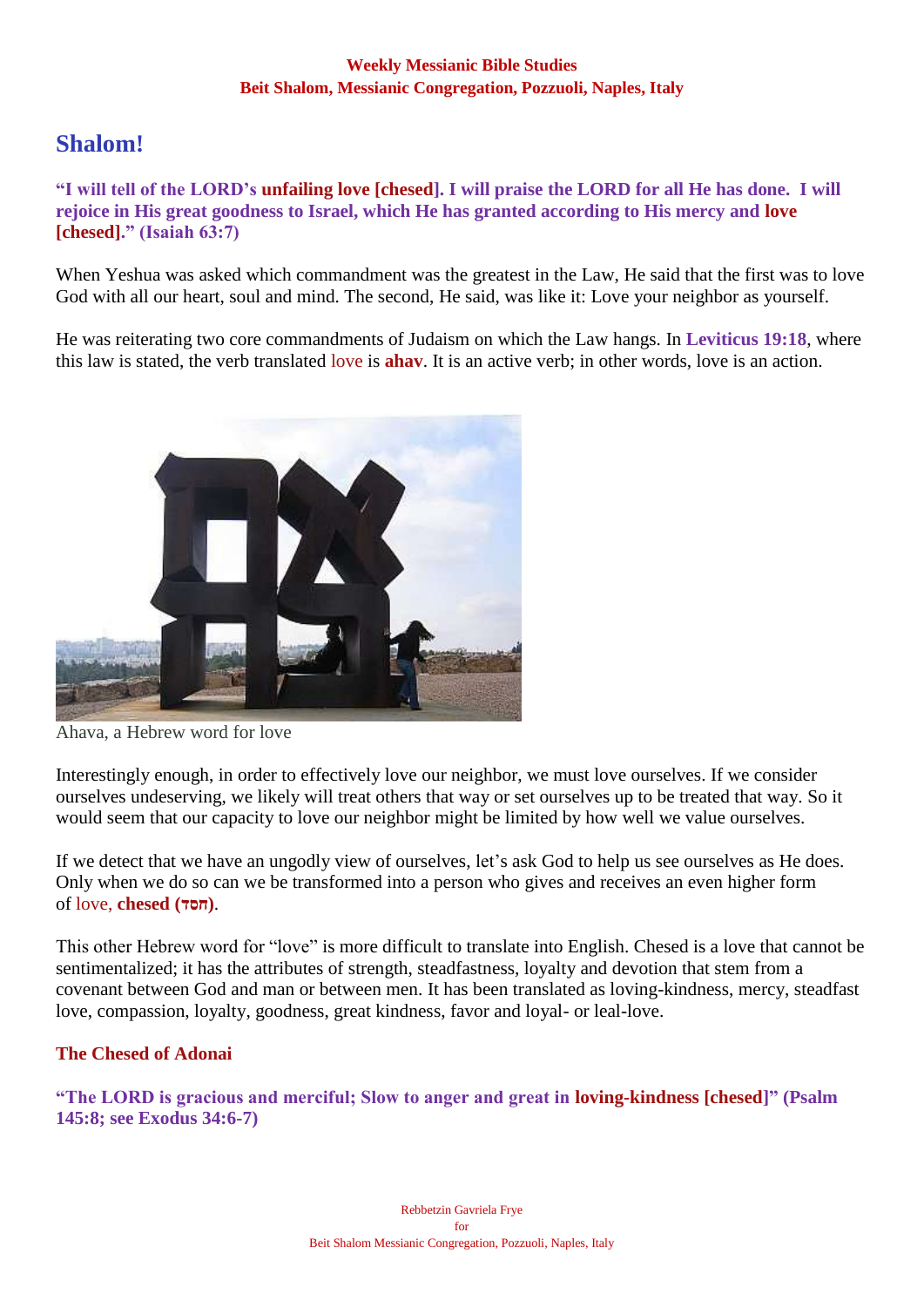In Judaism, chesed is considered one of the thirteen attributes of God. The Jewish sages derived this idea from God's revelation of Himself to Moses (**Exodus 34:6-7**).

This attribute is akin to John's description of God's love: **"Dear friends, let us love one another, for love comes from God. Everyone who loves has been born of God and knows God. Whoever does not love does not know God, because God is love" (1 John 4:7-8)**

### **Chesed has been described as a "life-long love" that is based on a covenantal relationship, "a steadfast, rock-solid faithfulness that endures to eternity:**

**"Though the mountains be shaken and the hills be removed, yet my unfailing love [chesed] for you will not be shaken" (Isaiah 54:10)**

Chesed is a form of love that extends beyond any sin or betrayal to heal the brokenhearted and to graciously extend forgiveness: **"No one is cast off by the Lord forever. Though He brings grief, He will show compassion, so great is His unfailing love [chesed]" (Lamentations 3:31-32)**

## **Chesed, in fact, is God's kind of love.**

The Bible scholar John Oswalt points to chesed as it is used to describe God in the Tanakh (**Exodus 34:6**) as an example of "completely undeserved kindness and generosity" granted by one who is in a position of power.

He notes how God came to the Hebrew people even though they were not seeking Him and how He was true to His covenant with Abraham even though they continually broke it.

In Oswalt's words: "Unlike humans, this deity was not fickle, undependable, self-serving, and grasping. Instead He was faithful, true, upright, and generous, always"

Scripture reveals many instances of God's chesed in action. In **Genesis 24:27**, Abraham's servant managed to miraculously find a wife for Isaac. The servant recognizes God's faithfulness and grace (a related concept in the New Covenant). He describes Him as one **"who has not abandoned His kindness [chesed] and faithfulness to my master"**

The covenant aspect of chesed is witnessed in God's steadfast love toward Israel. Although Israel is not always faithful, God is. He will not let Israel go.

One cannot live in Israel without being aware of God's chesed, and it is this chesed that preserves a nation whose enemies outnumber it by a ratio of 250 to 1.

While many men and women have witnessed God's miraculous interventions in battle, simply getting through each day is proof enough of His chesed in a country that is constantly at war. Because of that, many so-called **hilonim** or secular Jewish citizens are also aware of God's existence and of His grace and lovingkindness over Israel.

## **God's love for the Jewish people is a true wonder.**

Chesed does not dismiss the need for holiness and righteousness but, mercifully, despite failings on the part of the Jewish people, makes a way through unmerited kindness toward love for His covenant.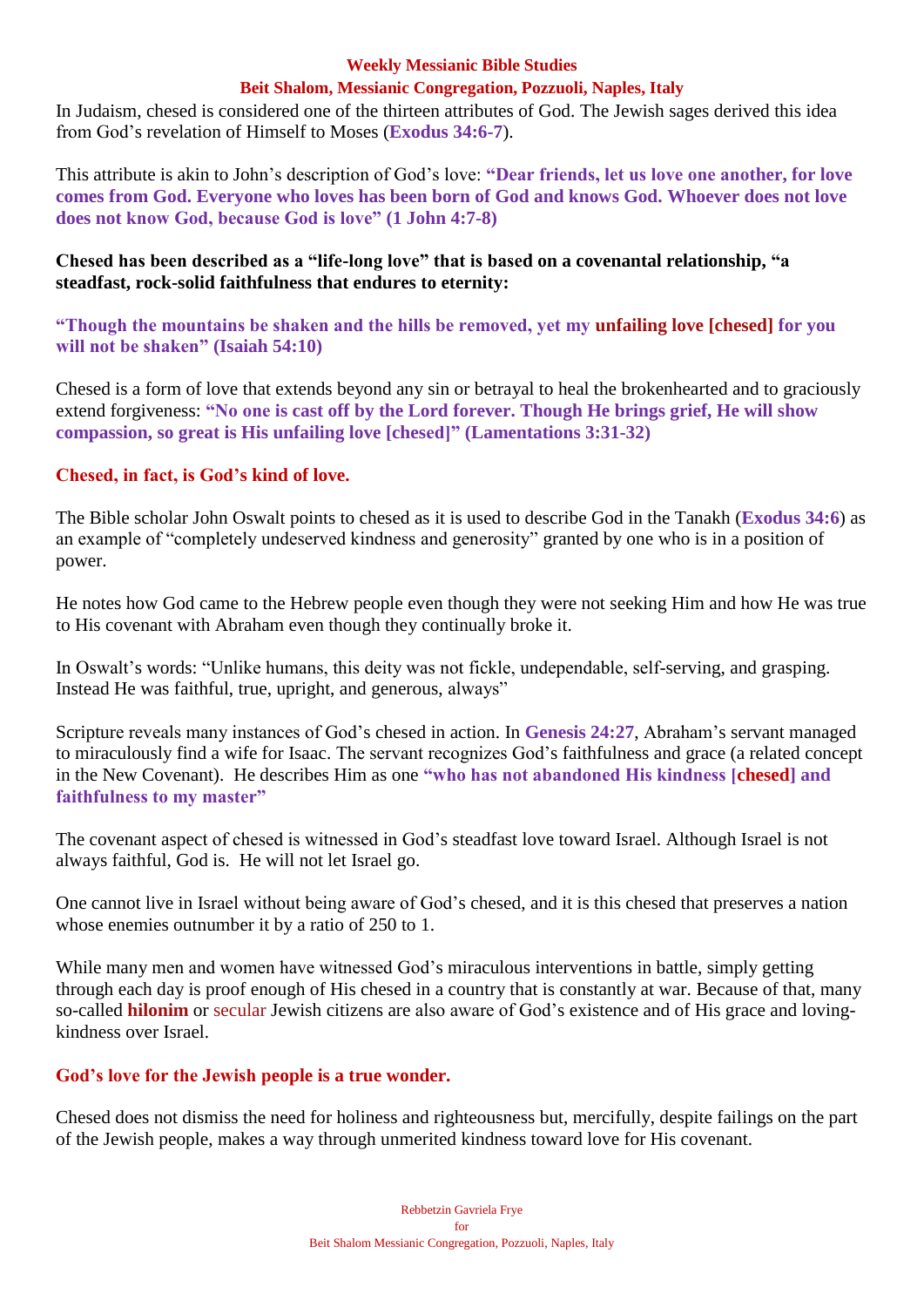In fact, chesed is quite often paired with the Hebrew word translated mercy and compassion: **rachum**. (see **Isaiah 54:8; 63:7; Lamentations 3:22**)

**"And I will betroth you to Me forever, and I will betroth you to Me with righteousness and with justice and with loving-kindness [chesed] and with mercy [rachum]. And I will betroth you to Me with faith, and you shall know the Lord" (Hosea 2:19-20 [21-22])**

**"For the mountains may be removed and the hills may shake, but my loving-kindness [chesed] will not be removed from you, and my covenant of peace will not be shaken, … says the LORD who has compassion [rachum] on you" (Isaiah 54:10)**

## **The Extravagance of Chesed**

**"For Your loving-kindness [chesed] is before my eyes, And I have walked in Your truth." (Psalm 26:3)**

The Hebrew word **chesed** also appears in **Leviticus 20:17** where the Law states that a man who uncovers the nakedness of his sister has committed a chesed: here it is translated as a disgrace.

In writing "chesed," it suggests that the man has crossed a divine line, giving chesed the added sense of being "characterized by overflowing and lack of boundaries." *(Aish)*

In this case, chesed is given a negative connotation. But when holiness is the connotation, the intent is that the one who loves does so without boundaries, an act of love characterized by overflowing grace, mercy, and giving.

With this kind of love there is no thought of "what's in it for me?"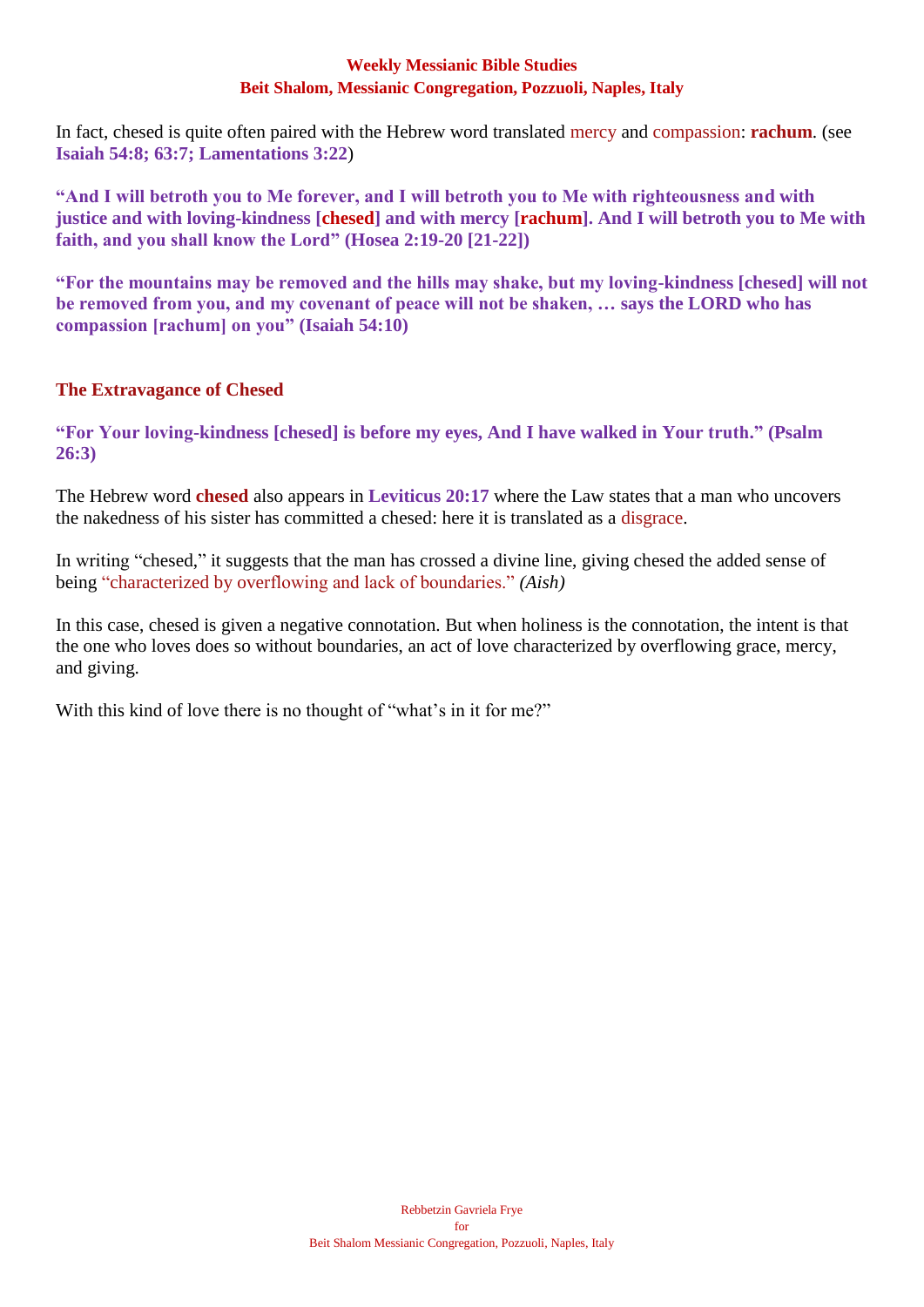**Weekly Messianic Bible Studies Beit Shalom, Messianic Congregation, Pozzuoli, Naples, Italy**



**Naomi Entreating Ruth and Orpah**, by William Blake

**Ruth 1:8-20** gives us an example of chesed. When Naomi decided to return to Israel after her husband and sons died, her daughters-in-law were faced with a decision: go back to Moab or go to Israel.

### **"Then Naomi said to her two daughters-in-law, 'Go back, each of you, to your mother's home. May the LORD show you kindness, as you have shown kindness [chesed] to your dead husbands and to me."(Ruth 1:8)**

Orpah went back to Moab, but Ruth went with Naomi and gleaned in the fields of Israel to look after her needs. This was more than just kindness. She demonstrated chesed, a loyal love that goes beyond the requirement of familial duty. While in Israel, Ruth did not go after young men but married Boaz as a way to help her mother-in-law. We see here that chesed goes beyond the call of duty, beyond compliance with contracts. It is extravagant.

It is not dependent upon feelings or mood; it is something that we do to provide for what another person needs. It is motivated by compassion and Ahava (love).

**"The LORD bless you, my daughter,' he replied. 'This kindness [chesed] is greater than that which you showed earlier: You have not run after the younger men, whether rich or poor." (Ruth 3:10)**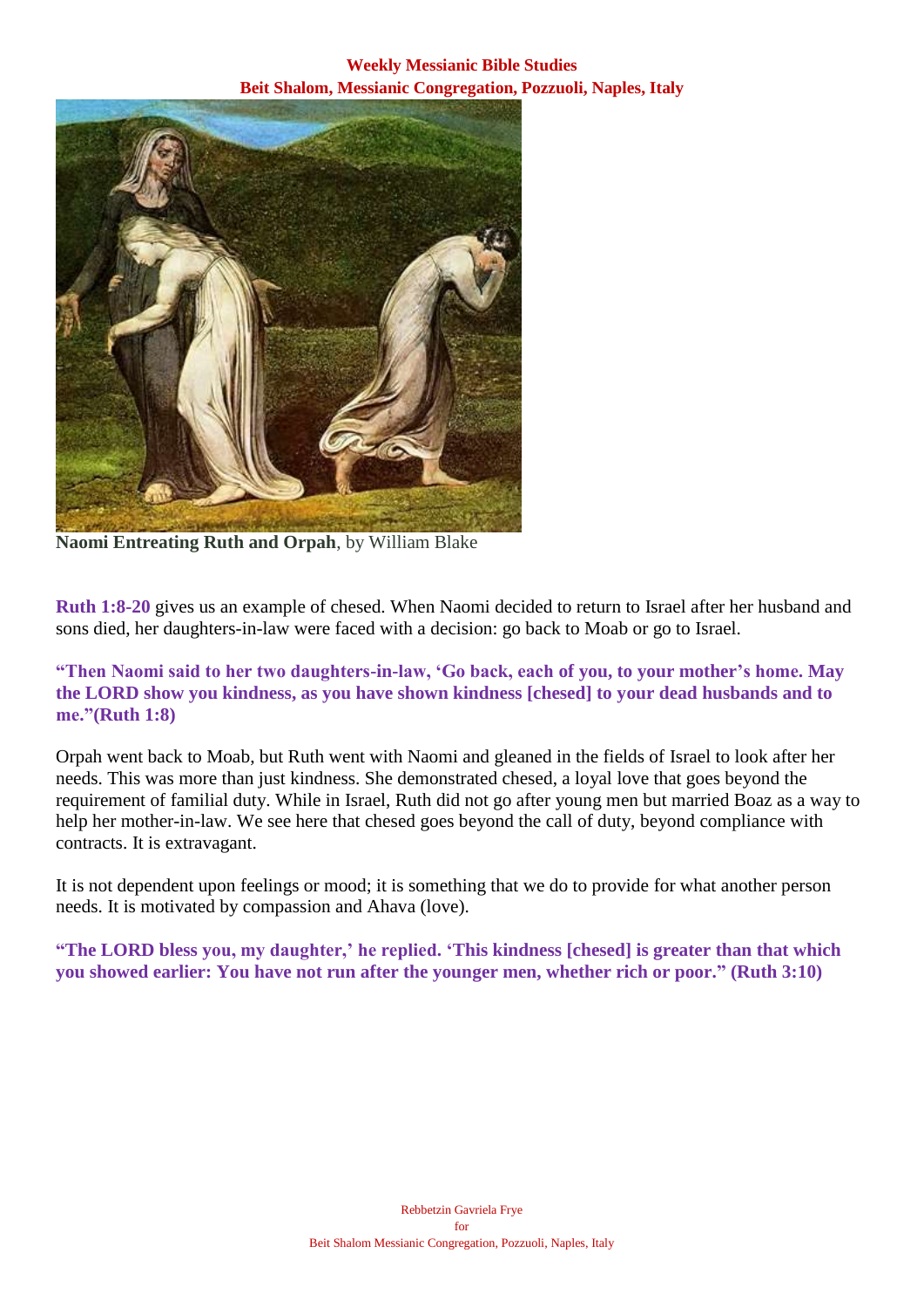**Weekly Messianic Bible Studies Beit Shalom, Messianic Congregation, Pozzuoli, Naples, Italy**



**Ruth and Boaz**, by Moeyaert

## **The Mitzvah of Gemilut Chassadim**

## **"O give thanks unto the Lord; for He is good: for His mercy [chesed] endures forever." (Psalm 136:1)**

Jewish tradition teaches that to be a **Chasid** (pious one), we must acquire the attribute of chesed (Chasid comes from the word chesed). More simply put, chesed should characterize the lives of those who know God.

Chesed is a core pillar of human behavior; as Pirkei Avot 1:2 states, the world rests upon three things: Torah, **avodat** (divine service: i.e. sacrifices, prayer), and Gemilut Chassadim (giving of chesed).

Gemilut Chassadim is the performance of acts of loving-kindness.

Although performance of the **mitzvah** (command) of tzedakah is usually the giving of money to the poor, Gemilut Chassadim is the performance of loving-kindness (usually personal service) for anyone. This concept is very broad and includes all relationships between people. *(Chabad)*

The following are examples of the personal obligations covered by this term:

- grant free loans (of money or any other object);
- provide hospitality;
- visit and comfort the sick;
- give clothing to those in need thereof;
- assist and gladden brides and grooms;
- attend to matters of the dead;
- comfort mourners;
- reconcile those who are at odds with each other.

In performing these Chassadim (plural of chesed), the rabbis say we are emulating God on earth.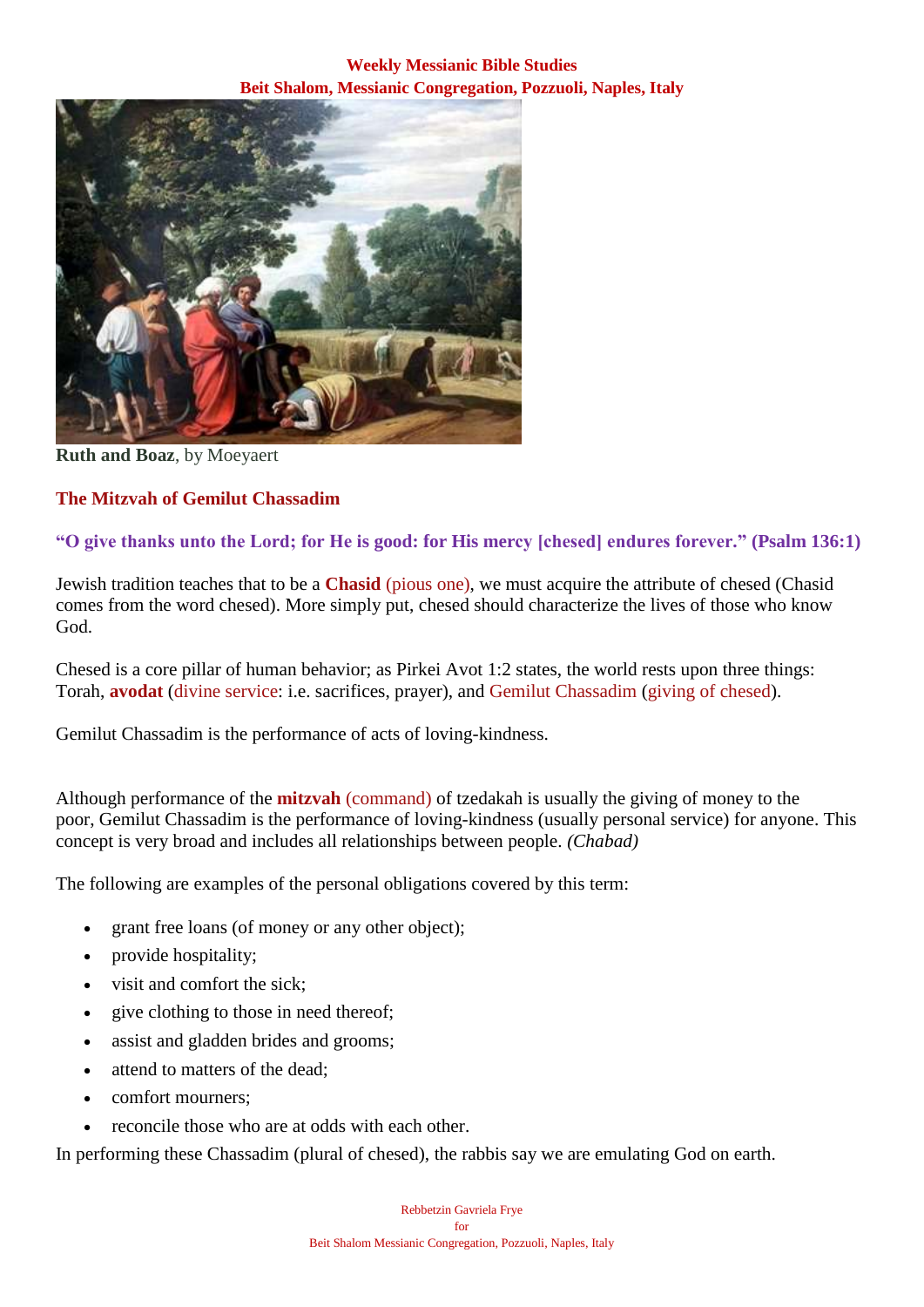Though none of these acts are specifically commanded in the Torah, the rabbis point to certain Scriptures that suggest God desires these actions:

**"As God clothes the naked [Genesis 3:21]... as God visits the sick [Genesis 18:1]... as God comforts mourners [Genesis 25:11]... as God attends the dead [Deuteronomy 34:6]... as God attends brides and grooms... so you are to do also" (Sotah 14a; Sifre, Eikev, par. 49; Midrash Tehillim 25:10; Kohelet Rabba 7:6f; Pirke deR. Eliezer 12 and 16f; Avot deR. Nathan ch.4; Hilkhot Avel 14:1)**

While tzedakah (charity) refers to fulfillment of the most basic obligation or commandments, chesed speaks of a voluntary excess of giving.

Chesed is an overflow of beneficence toward someone who has no rights at all to claim it from us, as well as an overflow of beneficence toward someone who deserves it but in a greater measure than he deserves. *(Chabad)*

Performing chesed is not merely a traditional duty. It can have a powerful redemptive effect on those who feel no worth of their own, those who are often shunned and shamed by their community.

"Through acts of chesed (supported by tzedakah) where you treat someone like a human being, **b'tselem elohim** (in the image of God), with the respect they deserve, that person can be restored to the community. He or she can overcome the stigma of poverty, frailty, disease, or loneliness and can themselves become engaged, empowered actors of chesed." *(My Jewish Learning)*

We see this principle of chesed effectively at work in many Bible-based recovery programs where even momentary sobriety is celebrated by lavish acts of grace and kindness that are only possible when one sees the value that God has placed in another.

And we see this principle of chesed at work in the redemption of our sins through Yeshua HaMashiach (Jesus the Messiah) who lavishly gave up His own life to become the perfect sacrifice so that we can be restored back to God as heirs, sons and daughters, of the King of kings and Lord of lords.

**"This is how God showed His love among us: He sent His one and only Son into the world that we might live through Him." (1 John 4:9)**

May each of us strive to know God's chesed toward us, to value ourselves as He values us so we can freely share His chesed with others.

When we perform chesed, we trigger an awareness of God's chesed, which has the power to change someone's life for the better.

**"I desired chesed and not sacrifice, and knowledge of God more than burnt offerings." (Hosea 6:6)**

**"Because the LORD loved you and kept the oath He swore to your ancestors that He brought you out with a mighty hand and redeemed you from the land of slavery.... Know therefore that the LORD your God is God; He is the faithful God, keeping His covenant of love to a thousand generations of those who love Him and keep His commandments." (Deuteronomy 7:8-9)**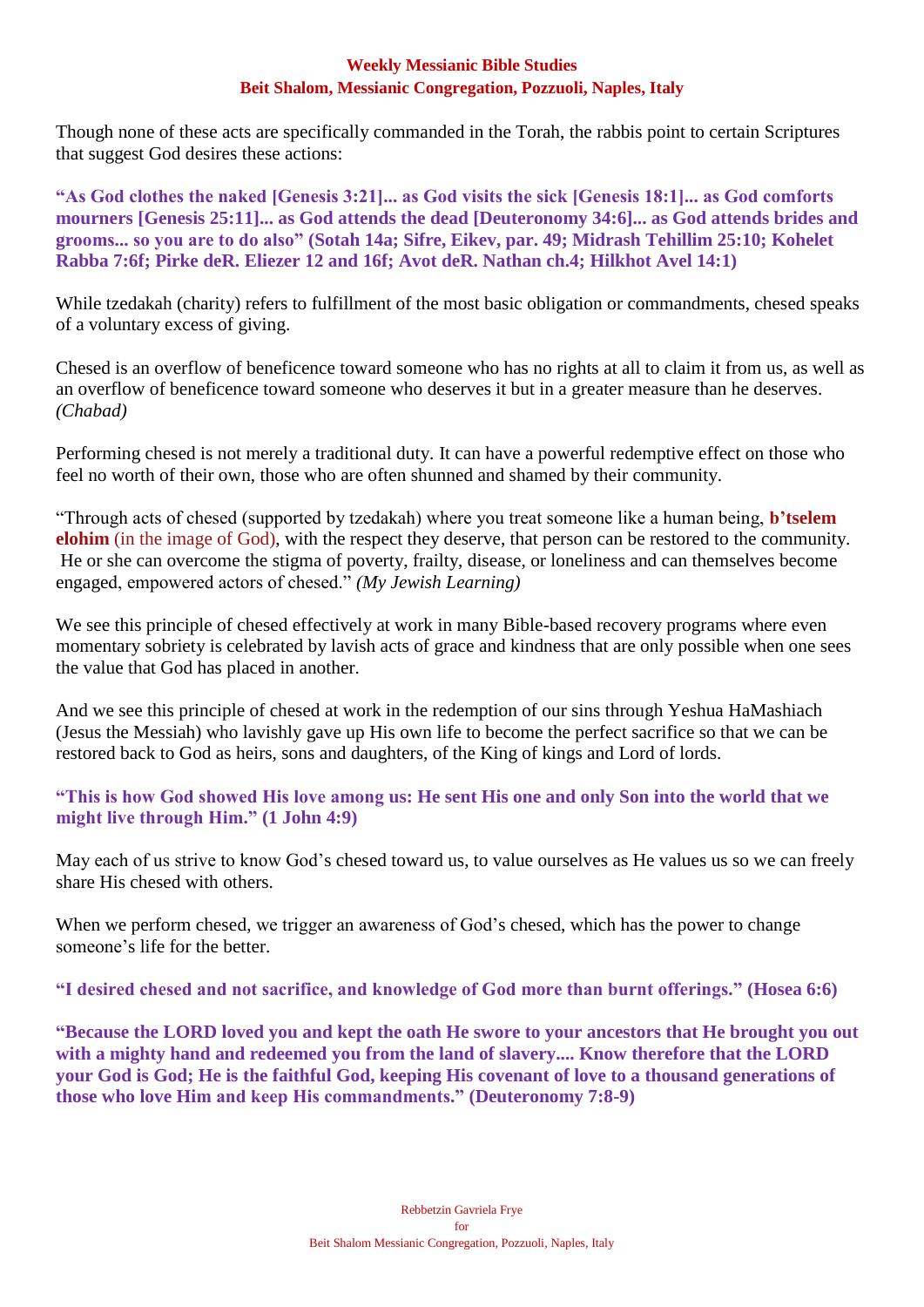# **Shalom!**

**"Dirò dell'amore immutabile dell'Eterno [chesed]. Loderò l'Eterno per tutto ciò che ha fatto. Gioirò della sua grande bontà verso Israele, che ha concesso secondo la sua misericordia e amore [chesed]." (Isaia 63:7)**

Quando fu chiesto a Yeshua quale comandamento fosse il più grande nella Legge, disse che il primo era amare Hashem (Dio) con tutto il nostro cuore, anima e mente. Il secondo, disse, era simile: ama il tuo prossimo come te stesso.

Yeshua stava ribadendo due comandamenti fondamentali dell'Ebraismo su cui la legge è sospesa. In **Levitico 19:18**, dove si afferma questa legge, il verbo tradotto amore è ahav. È un verbo attivo; in altre parole, l'amore è un'azione.



# **Ahava, una parola Ebraica che sta per amore**

È interessante notare che, al fine di amare efficacemente il nostro prossimo, dobbiamo amare noi stessi. Se ci consideriamo immeritevoli, probabilmente tratteremo gli altri in quel modo o ci prepareremo per essere trattati in quel modo. Quindi sembrerebbe che la nostra capacità di amare il prossimo potrebbe essere limitata da quanto bene valutiamo noi stessi. Se rileviamo di avere una visione empia di noi stessi, chiediamo ad Hashem (Dio) di aiutarci a vedere noi stessi come Lui. Solo quando lo facciamo possiamo essere trasformati in una persona che dà e riceve una forma di amore ancora più elevata, **chesed (חסד).** 

Quest'altra parola ebraica che sta per "**amore**" è più difficile da tradurre in Italiano. Chesed è un amore che non può essere sentimentalizzato; ha gli attributi di forza, fermezza, lealtà e devozione che derivano da un'alleanza tra Hashem (Dio) e l'uomo o tra gli uomini. È stato tradotto come amorevole benignità, misericordia, amore costante, compassione, lealtà, bontà, grande gentilezza, favore e amore leale.

# **Il Chesed di Adonai**

**"L'Eterno è misericordioso e pieno di compassione; lento all'ira e grande nell'amorevole benignità [chesed]" (Salmo 145:8; vedere Esodo 34:6-7)**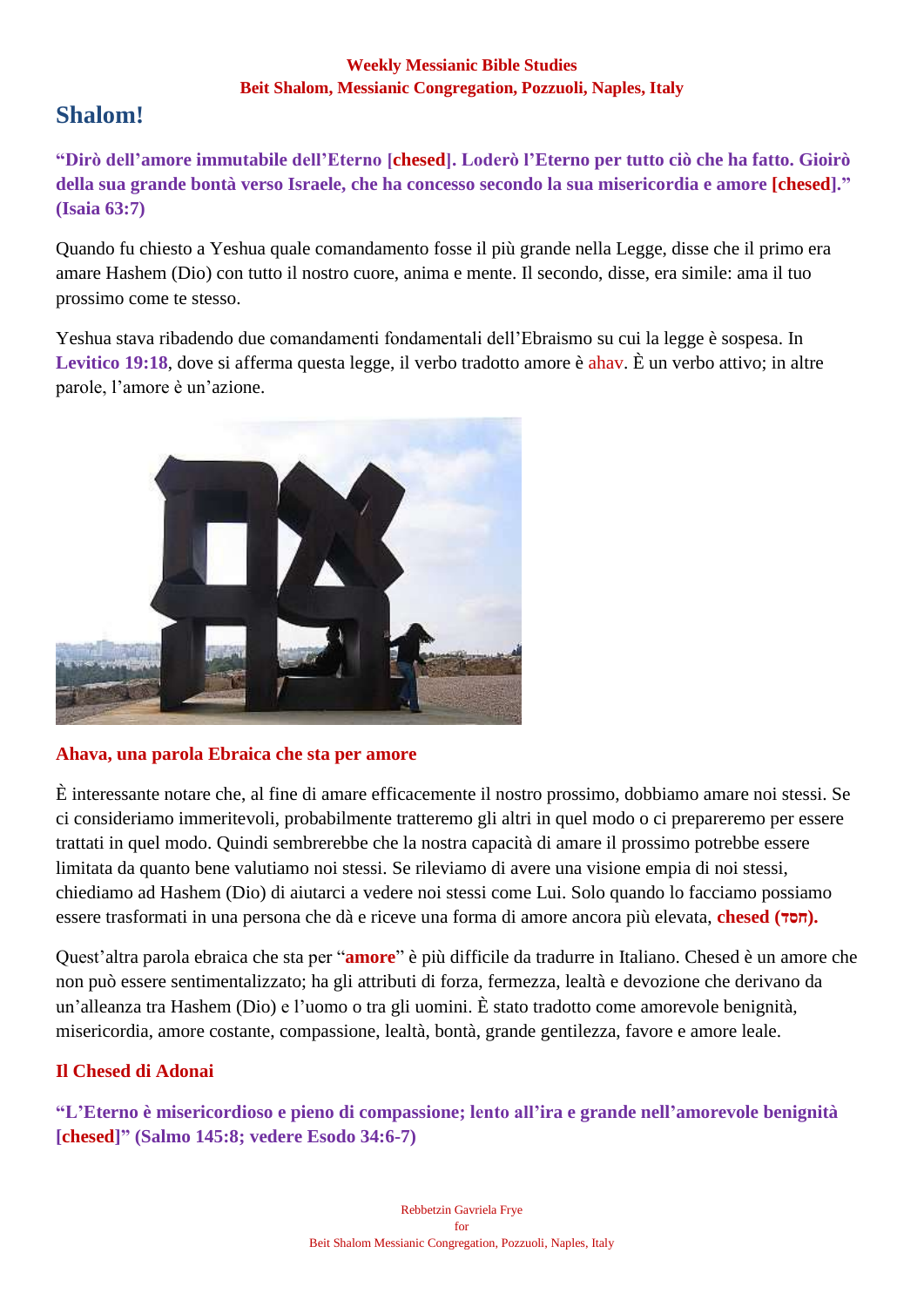Nell'Ebraismo, **Chesed è considerato uno dei tredici attributi di Hashem (Dio).** I saggi Ebrei derivarono questa idea dalla rivelazione di Hashem (Dio) di Se stesso a Mosè (**Esodo 34:6-7**). Questo attributo è simile alla descrizione di Giovanni dell'amore di Hashem (Dio): "Cari amici, amiamoci l'un l'altro, perché l'amore viene da Dio. Tutti coloro che amano sono nati da Dio e conoscono Dio. Chi non ama non conosce Dio, perché Dio è amore" (**1 Giovanni 4:7-8**)

Chesed è stato descritto come un "**amore per tutta la vita**" basato su una relazione di alleanza, "una fedeltà solida, solida come una roccia che dura per l'eternità: **"Sebbene le montagne vengano scosse e le colline rimosse, tuttavia il mio immancabile amore [chesed] per te non sarà scosso" (Isaia 54:10)**

Chesed è una forma di amore che si estende oltre ogni peccato o tradimento per guarire il cuore spezzato e per estendere con grazia il perdono: **"Nessuno è scacciato dal Signore per sempre. Sebbene porti dolore, (Hashem) mostrerà compassione, così grande è il suo immancabile amore [chesed]" (Lamentazioni 3:31-32)**

Chesed, infatti, è il tipo di amore di Hashem (Dio). Lo studioso biblico John Oswalt indica chesed poiché viene usato per descrivere Dio nel Tanakh **(Esodo 34:6)** come un esempio di **"gentilezza e generosità completamente immeritate"** concesso da chi è in una posizione di potere. Nota come Dio venne dal popolo Ebraico anche se non lo cercavano e come fosse fedele alla sua alleanza con Abramo, anche se essi la infrangevano continuamente. Secondo le parole di Oswalt: "A differenza degli umani, questa divinità non era volubile, non affidabile, egoista e che si appiglia ad ogni dove. Invece questi era fedele, vero, retto e generoso, sempre".

Le Scritture rivelano molti esempi dell'azione di Hashem (Dio) in azione. In **Genesi 24:27**, il servitore di Abramo riuscì a trovare miracolosamente una moglie per Isacco. Il servitore riconosce la fedeltà e la grazia di Hashem (Dio) (un concetto correlato nella Nuova Alleanza). Lo descrive come uno "che non ha abbandonato la Sua gentilezza [chesed] e la fedeltà al mio padrone".

L'aspetto dell'alleanza di Chesed è testimoniato dal costante amore di Hashem (Dio) verso Israele. Sebbene Israele non sia sempre fedele, Hashem (Dio) lo è. Non lascerà andare Israele. Non si può vivere in Israele senza essere consapevoli del Chesed di Hashem (Dio), ed è questo chesed che preserva una nazione i cui nemici sono più numerosi di un rapporto di 250 a 1.

Mentre molti uomini e donne hanno assistito agli interventi miracolosi di Hashem (Dio) in battaglia, il semplice superamento di ogni giorno è la prova sufficiente della Sua difesa in un paese costantemente in guerra. Per questo motivo, molti cosiddetti hilonim o cittadini Ebrei secolari sono anche consapevoli dell'esistenza di Dio e della Sua grazia e amorevole benignità nei confronti di Israele. L'amore di Hashem (Dio) per il popolo Ebraico è una vera meraviglia. Chesed non respinge il bisogno di santità e giustizia ma, misericordiosamente, nonostante i fallimenti da parte del popolo Ebraico, si fa strada attraverso la gentilezza immeritata verso l'amore per la Sua alleanza.

In effetti, chesed è abbastanza spesso associato alla parola Ebraica tradotta misericordia e compassione: **rachum**. (vedi **Isaia 54:8; 63:7; Lamentazioni 3:22**)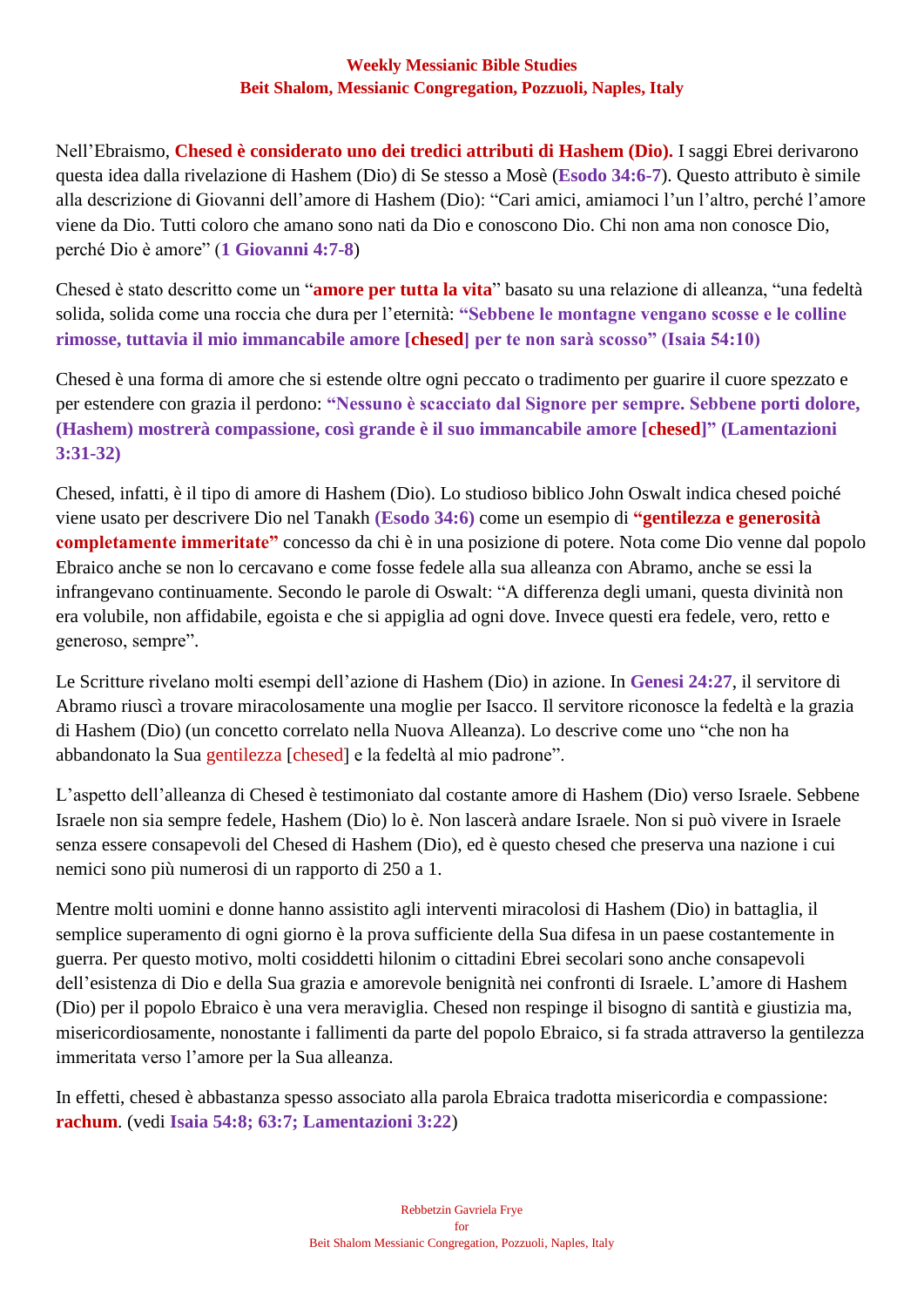**"E ti fidanzerò con me per sempre, e ti fidanzerò con me con giustizia e con amorevole benignità [chesed] e con misericordia [rachum]. E ti fidanzerò con me con fede, e conoscerai il Signore" (Osea 2:19-20 [21-22])**

**"Poiché le montagne possono essere rimosse e le colline possono essere scosse, ma la mia amorevole benignità [chesed] non sarà rimossa da te e la mia alleanza di pace non sarà scossa, dice l'Eterno che ha compassione [rachum] su di te" (Isaia 54:10)**

## **La stravaganza di Chesed**

**"Poiché la tua amorevole benignità [chesed] è davanti ai miei occhi, e ho camminato nella tua verità". (Salmo 26:3)**

La parola Ebraica chesed appare anche in **Levitico 20:17** dove la Legge afferma che un uomo che scopre la nudità di sua sorella ha commesso un chesed: qui è tradotto come una vergogna. Nello scrivere "chesed", suggerisce che l'uomo ha attraversato una linea divina, dando a chesed il senso aggiunto di essere "**caratterizzato da straripamento e mancanza di confini**". (Aish)

In questo caso, a Chesed viene data una connotazione negativa. Ma quando la santità è la connotazione, l'intento è che chi ama lo fa senza confini, un atto di amore caratterizzato da grazia, misericordia e donazione traboccanti. Con questo tipo di amore non si può pensare a "cosa c'è dentro per me?"



**Naomi che intrattiene Ruth e Orpah, di William Blake**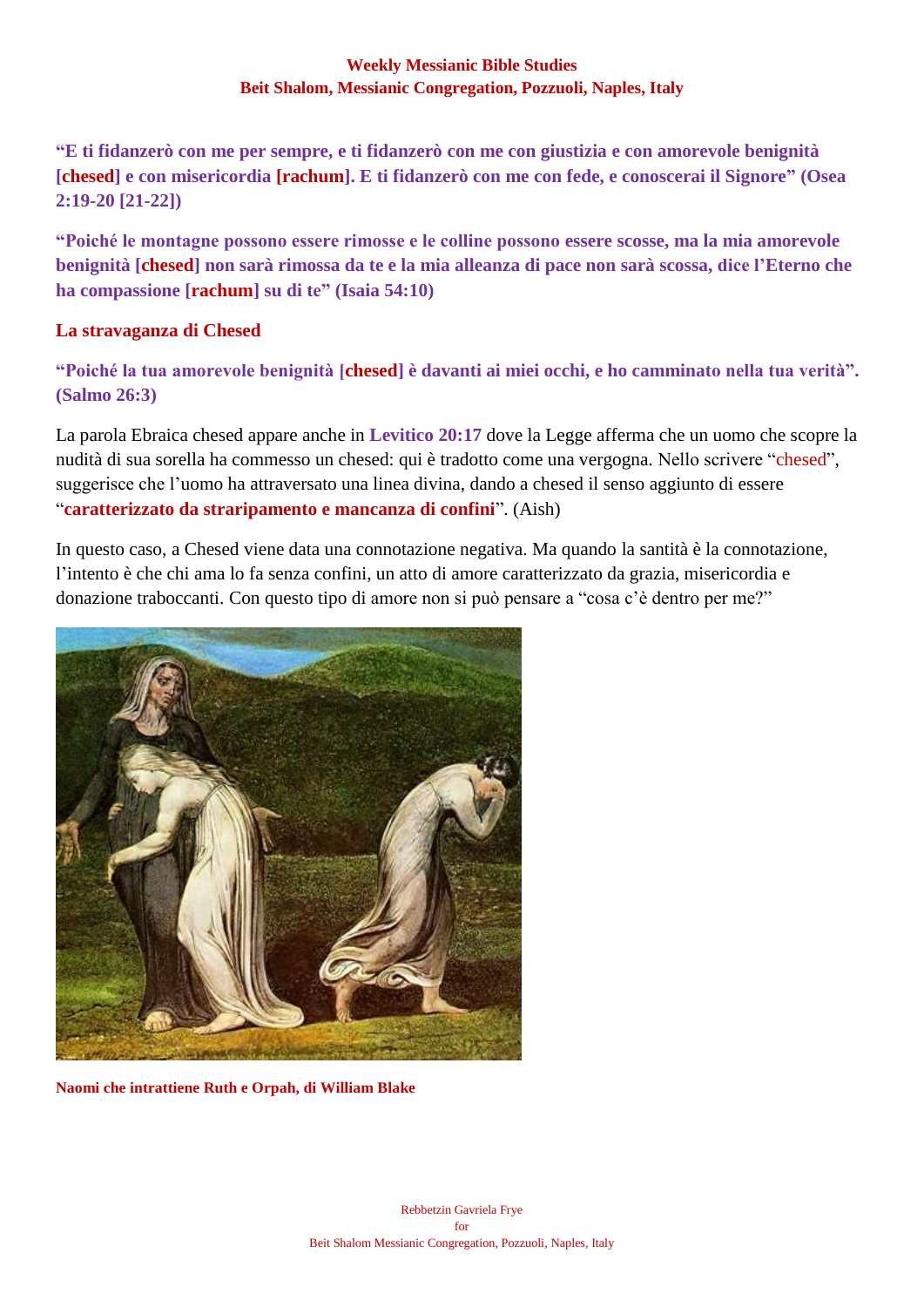**Ruth 1: 8-20** ci dà un esempio di chesed. Quando Naomi decise di tornare in Israele dopo la morte del marito e dei figli, le sue nuore dovettero affrontare una decisione: tornare a Moab o andare in Israele.

# **"Quindi Naomi disse alle sue due nuore: "Tornate, ognuna di voi, a casa di votra madre. Possa l'Eterno mostrarti gentilezza, come avete mostrato gentilezza [chesed] ai vostri mariti morti e a me." (Ruth 1:8)**

Orpa tornò a Moab, ma Ruth andò con Naomi e raccolse le spighe di grano lasciate dai raccoglitori nei campi di Israele per prendersi cura dei suoi bisogni. Questo non era solo gentilezza. Ha dimostrato **chesed**, un amore leale che va oltre il requisito del dovere familiare. Mentre era in Israele, Ruth non cercava i giovani, ma lo sposò Boaz come un modo per aiutare sua suocera. Vediamo qui che Chesed va oltre il dovere, oltre al rispetto dei contratti. È un amore stravagante. Non dipende da sentimenti o dall'umore; è qualcosa che facciamo per provvedere a ciò di cui un'altra persona ha bisogno. È motivato dalla compassione e dall'ahava (amore).

**"Il Signore ti benedica, figlia mia", rispose. "Questa gentilezza [chesed] è maggiore di quella che hai mostrato in precedenza: non hai inseguito gli uomini più giovani, ricchi o poveri." (Ruth 3:10)**



**Ruth e Boaz, di Moeyaert**

# **La Mitzvah di Gemilut Chassadim**

**"O ringrazia il Signore; poiché è buono: poiché la sua misericordia [chesed] dura per sempre". (Salmo 136:1)**

La tradizione Ebraica insegna che per essere un chasid (pio), dobbiamo acquisire l'attributo di **chesed (chasid deriva dalla parola chesed)**. Più semplicemente, **chesed** dovrebbe caratterizzare la vita di coloro che conoscono Hashem (Dio). **Chesed** è un pilastro fondamentale del comportamento umano; come afferma Pirkei Avot 1:2, il mondo si basa su tre cose: **Torah, avodat (servizio divino: cioè sacrifici, preghiera) e Gemilut Chassadim (donazione di chesed). Gemilut Chassadim è l'esecuzione di atti di amorevole benignità.**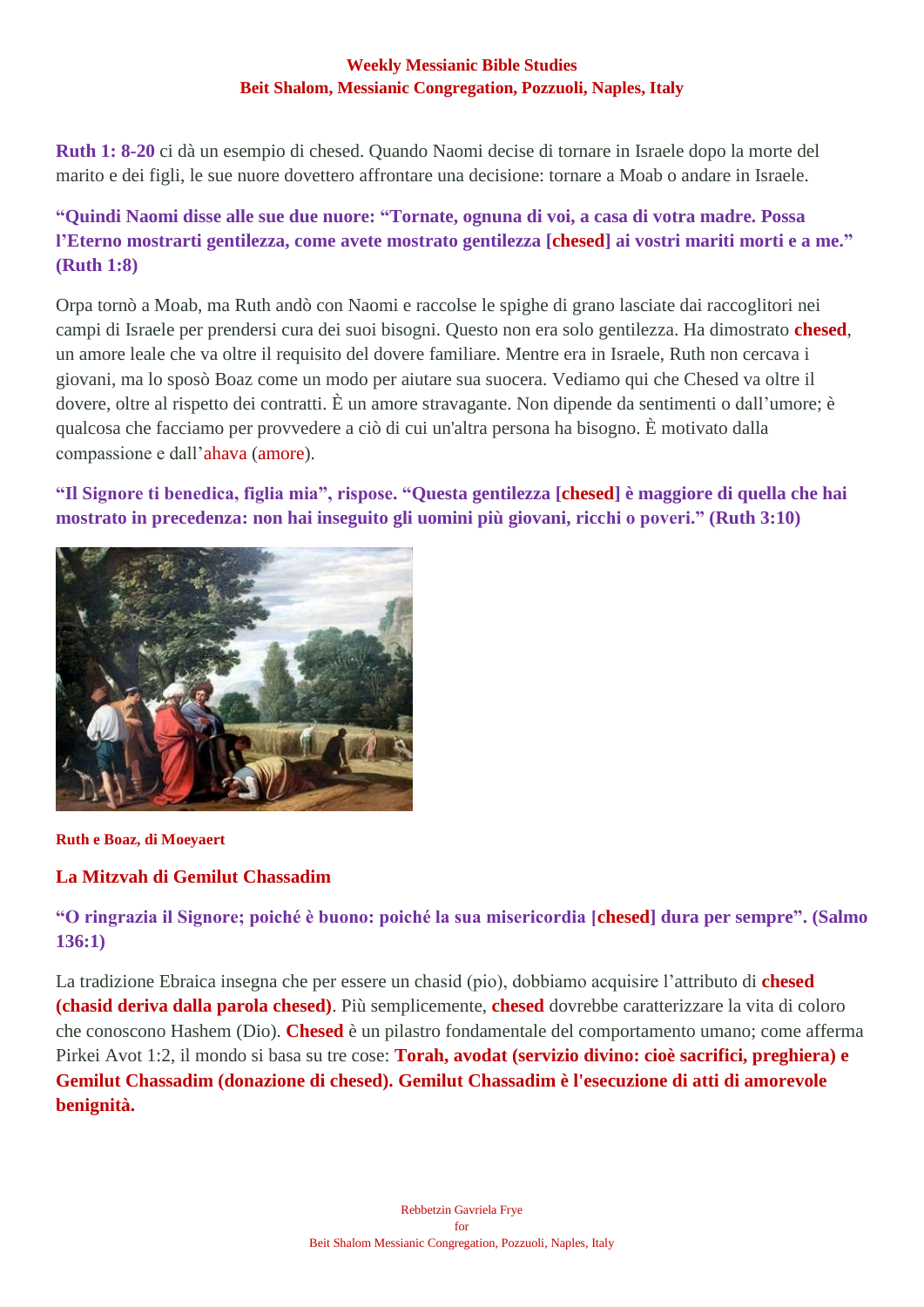Sebbene l'esecuzione della **mitzvah (comando) di tzedakah** sia di solito la donazione di denaro ai poveri, **Gemilut Chassadim** è l'esecuzione **dell'amorevole benignità (di solito un servizio personale) per chiunque**. Questo concetto è molto ampio e comprende tutte le relazioni tra le persone. (Chabad)

## **I seguenti sono esempi degli obblighi personali coperti da questo termine:**

- **concedere prestiti gratuiti (in denaro o altri oggetti);**
- **fornire ospitalità;**
- **visitare e confortare i malati;**
- **dare vestiti a chi ne ha bisogno;**
- **assistere e rallegrare spose e sposi;**
- **occuparsi delle questioni dei morti;**
- **confortare le persone in lutto;**
- **conciliare coloro che sono in contrasto tra loro.**

Nell'eseguire questi **chassadim (plurale di chesed)**, i rabbini affermano che stiamo emulando Hashem (Dio) sulla terra. Sebbene nessuno di questi atti sia specificamente comandato nella Torah, i rabbini indicano alcune Scritture che suggeriscono che Hashem (Dio) desidera queste azioni:

**Come Dio veste il nudo [Genesi 3:21], mentre Dio visita i malati [Genesi 18:1], mentre Dio conforta i partecipanti al lutto [Genesi 25:11], mentre Dio assiste i morti [Deuteronomio 34:6], come Dio frequenta le spose e gli sposi, così anche tu devi farlo" (Sotah 14a; Sifre, Eikev, par. 49; Midrash Tehilim 25:10; Kohelet Rabba 7:6f; Pirke deR. Eliezer 12 e 16f; Avot deR. Nathan ch.4; Hilkhot Avel 14:1)**

Mentre **tzedakah (carità)** si riferisce all'adempimento dell'obbligo o dei comandamenti più elementari, Chesed parla di un eccesso volontario di donazione. Chesed è uno straripamento della beneficenza verso qualcuno che non ha alcun diritto di reclamarlo da noi, così come uno straripamento di beneficenza verso qualcuno che lo merita, ma in misura maggiore di quanto meriti. (Chabad)

Eseguire chesed non è solo un dovere tradizionale. Può avere un potente effetto redentrice su coloro che non sentono alcun valore per se stessi, quelli che sono spesso evitati e svergognati dalla loro comunità.

"**Attraverso atti di chesed (supportati da tzedakah)** in cui tratti qualcuno come un essere umano, **b'tselem elohim (a immagine di Dio),** con il rispetto che merita, quella persona può essere restituita alla comunità. Lui o lei può superare lo stigma della povertà, della fragilità, della malattia o della solitudine e possono essi stessi impegnarsi, potenziare gli **attori** del Chesed." (My Jewish Learning)